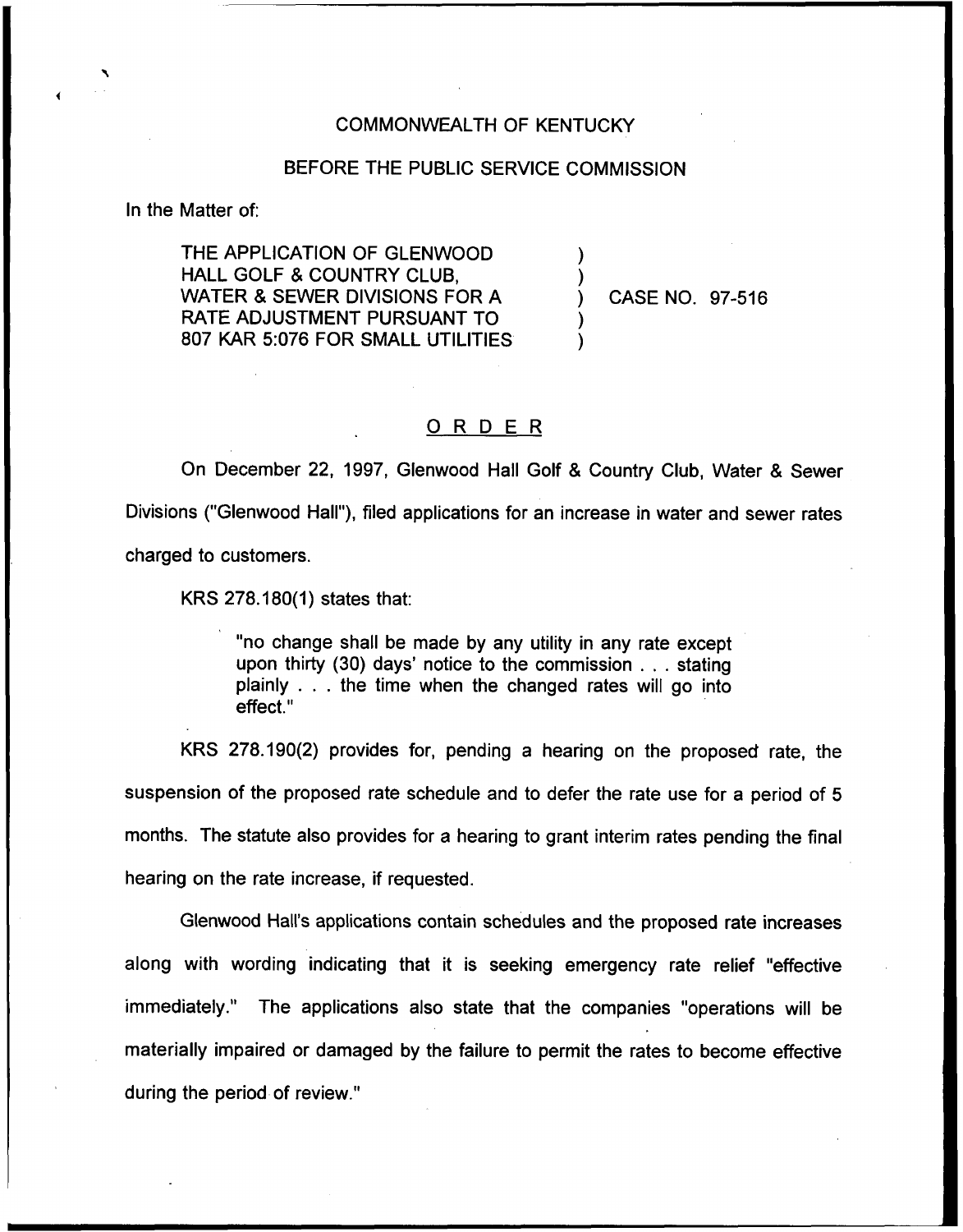Based upon the representations in the applications, the Commission finds that Glenwood Hall's request for interim rate relief should be suspended until further orders of the Commission.

The prior tariff filing for Glenwood Hall indicates there is a corporation operating under an assumed name or names.<sup>1</sup> An April 1995 filing indicated that the corporation is Southwestern Life Corporation d/b/a Glenwood Hall Resort 8 Country Club. 807 KAR 5:001, Section 8(3), requires a corporation to file its articles of incorporation and certificate of existence with the Commission, or reference by style and case number where they may be found if previously filed with the Commission. The applications do not refer to any previous case by style or number indicating where the articles may be found. The Commission must have the clear and concise name of the utility filing to avoid confusion by the Commission and consumers.

IT IS THEREFORE ORDERED that:

 $\blacksquare$ 

 $1<sub>1</sub>$ The proposed rates filed by Glenwood Hall are suspended until further orders of the Commission.

2. An informal conference on Glenwood Hall's request for interim rates shall be held on February 10, 1998 at 9:30 a.m., Eastern Standard Time, in Hearing Room 1 of the Commission's offices at 730 Schenkel Lane, Frankfort, Kentucky.

3. Glenwood Hall shall file with the Commission, within 10 days from the date of this Order, the following:

The August 1991 tariff filing uses the name "I.C.H. Corporation d/b/a Glenwood Hall Resort and Country Club a/k/a Perry Park Resort."